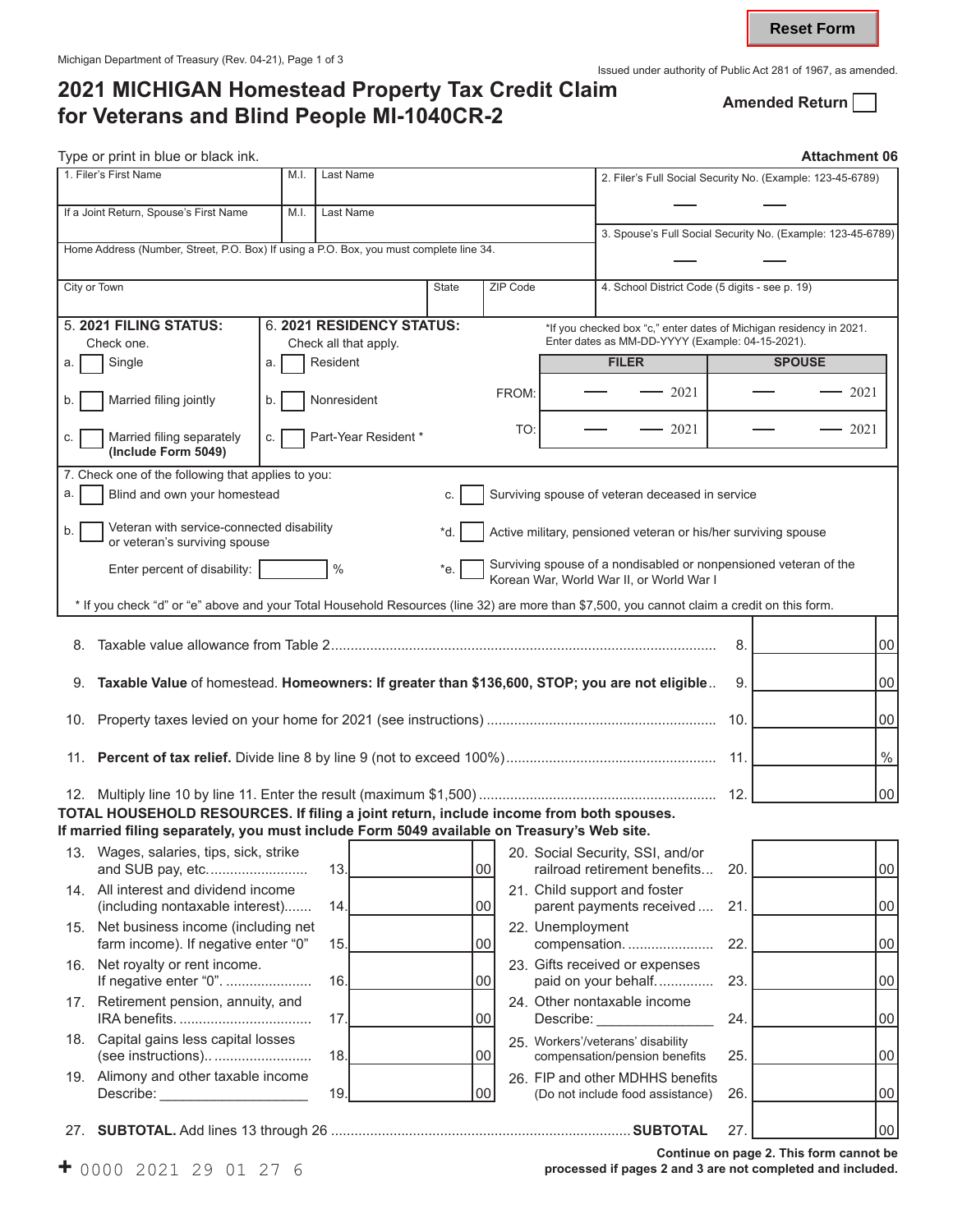|                                                                                                                                                                                                                                                                                                 | 28  |                 |
|-------------------------------------------------------------------------------------------------------------------------------------------------------------------------------------------------------------------------------------------------------------------------------------------------|-----|-----------------|
| 29. Other adjustments (see instructions).<br>29.<br>Describe:                                                                                                                                                                                                                                   |     |                 |
| 30. Medical insurance/HMO premiums you paid for you and your family<br>30<br>00                                                                                                                                                                                                                 |     |                 |
|                                                                                                                                                                                                                                                                                                 | 31  |                 |
| 32. <b>TOTAL HOUSEHOLD RESOURCES.</b> Subtract line 31 from line 28.                                                                                                                                                                                                                            | 32. | 00 <sup>1</sup> |
| 33. PROPERTY TAX CREDIT. (Maximum \$1,500). Enter one of the following:<br>a. FIP/MDHHS RECIPIENTS, enter amount from the FIP/MDHHS Benefits Worksheet.<br>b. If line 32 is more than \$51,600, see instructions and enter the reduced amount.<br>c. ALL OTHERS, enter the amount from line 12. |     |                 |
|                                                                                                                                                                                                                                                                                                 | 33  |                 |

## PART 1: HOMEOWNERS WHO MOVED IN 2021. Report on lines 34 and 35 the addresses and taxable values of the homesteads for which you are claiming a credit. **Homesteads with a taxable value greater than \$136,600 are not eligible for this credit.**

| 34. Address where you lived on December 31, 2021, if different than reported on line 1. | Taxable Value                                                                                                                                                    |     |               |                      |                 |  |
|-----------------------------------------------------------------------------------------|------------------------------------------------------------------------------------------------------------------------------------------------------------------|-----|---------------|----------------------|-----------------|--|
|                                                                                         |                                                                                                                                                                  |     |               |                      | 00              |  |
|                                                                                         | 35. Address of homestead sold (moved from) during 2021 (Number, Street, City, State, ZIP Code).<br><b>Taxable Value</b>                                          |     |               |                      |                 |  |
|                                                                                         |                                                                                                                                                                  |     |               |                      | 00              |  |
|                                                                                         | Homeowners who moved during 2021, complete lines 36 through 44. Veterans: If you                                                                                 |     |               | <b>HOMESTEAD</b>     |                 |  |
|                                                                                         | also rented a homestead during 2021, complete lines 45 through 56.                                                                                               |     | A. Moved Into | <b>B. Moved From</b> |                 |  |
| 36.                                                                                     |                                                                                                                                                                  |     |               |                      |                 |  |
| 37.                                                                                     |                                                                                                                                                                  |     | $\%$          |                      | %               |  |
|                                                                                         |                                                                                                                                                                  |     |               |                      |                 |  |
| 38.                                                                                     |                                                                                                                                                                  |     | $00\,$        |                      | 00 <sub>1</sub> |  |
| 39.                                                                                     |                                                                                                                                                                  | 39. | 00            |                      | 00              |  |
| 40.                                                                                     |                                                                                                                                                                  |     | 00            |                      | 00              |  |
| 41.                                                                                     |                                                                                                                                                                  |     | 00            |                      | 00              |  |
| 42.                                                                                     |                                                                                                                                                                  |     | $\%$          |                      | $\%$            |  |
| 43.                                                                                     |                                                                                                                                                                  |     | 00            |                      | 00 <sub>1</sub> |  |
| 44.                                                                                     | Property tax credit. Add line 43 columns A and B. Enter here and on line 12.<br>Part-year renters: do not carry to line 12; complete lines 45 through 56 instead |     | 44            |                      | 00              |  |

**Veterans who rent or all other individuals who are not required to file an MI-1040 should continue to and complete page 3.**